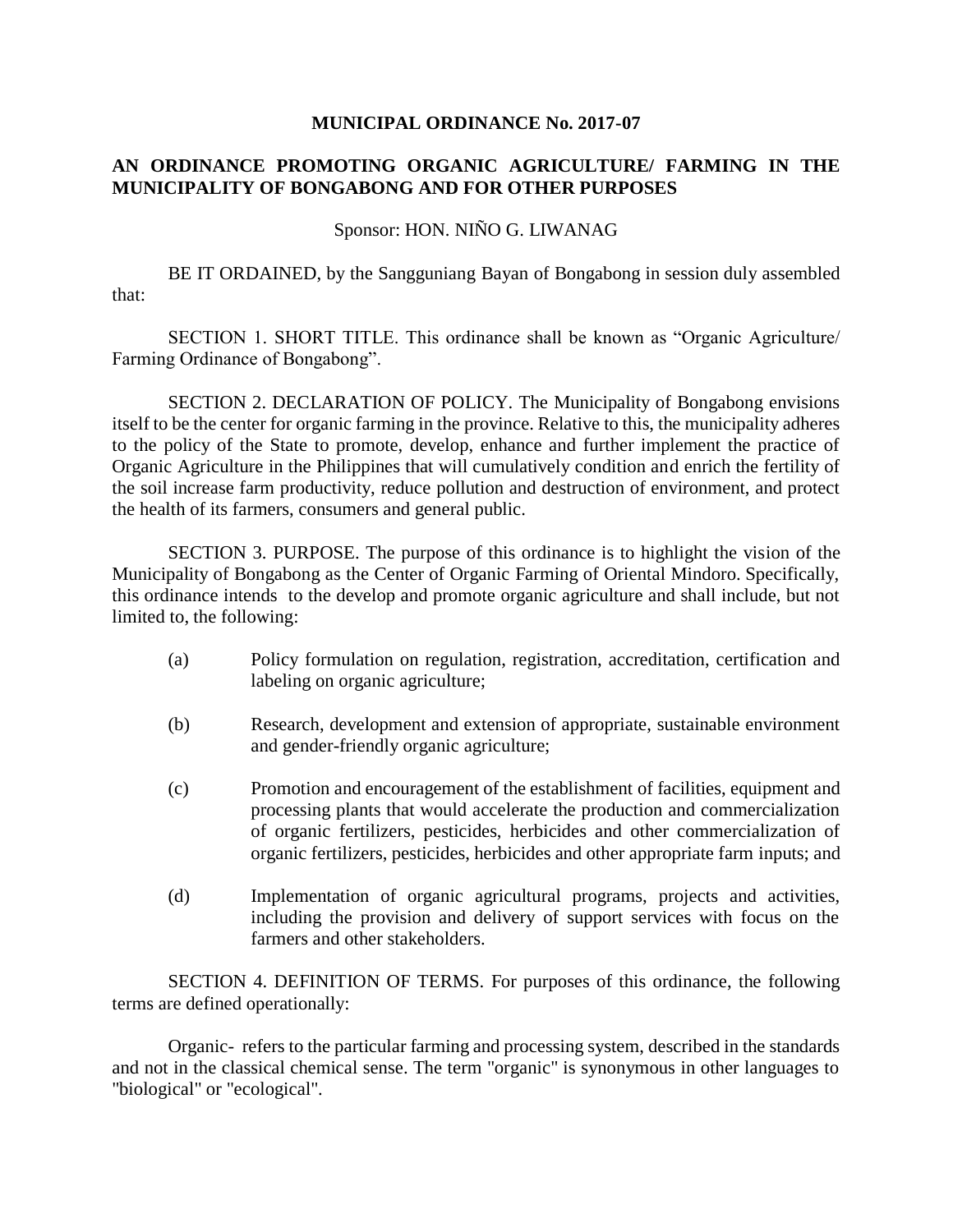Organic Agriculture/farming- includes all Agricultural systems that promote the ecologically sound, socially acceptable, economically viable and technically feasible production of food and fishery.

Organic Agriculture Zones – protected areas identified by the municipality where organic farming is implemented.

SECTION 5. MUNICIPAL ORGANIC AGRICULTURE TECHNICAL COMMITTEE: Pursuant to Section 14, paragraph 2 of Republic Act 10068, the local chief executive is tasked to form the committee through appropriate executive order.

SECTION 6. ORGANIC AGRICULTURE ZONES. For the effective implementation of this ordinance, the Sangguniang Bayan, through the recommendation of the Office of the Municipal Agriculturist shall pass a resolution identifying agriculture zones that will be protected from encroachment and contamination using chemical based farm inputs including contamination of genetically engineered crops and other similar activities.

SECTION 7. ORGANIC CENTER. – The municipality, through the office of Municipal Agriculturist, shall establish, recognize and support Organic Centers including those initiated by the private sector that will promote, market, and develop organic agriculture.

SECTION 8. SUPPORT SERVICES AND INCENTIVES. The Municipality of Bongabong shall ensure support to organic farmers who wish to engage in organic agriculture such as training, production, marketing and branding to develop an agriculture product that will ensure a market niche, including the practice of fair trade.

Further, incentives shall be provided by the appropriate provisions of the Investment and Incentive Code.

SECTION 9. FUNDING SOURCE. - In order to realize the purposes of this ordinance, the municipal government shall integrate the program in the Annual Investment Plan and allocate fund in the Annual Budget of the municipality.

SECTION 10. ORGANIC FARMING DAY. For the purpose of promoting the organic agriculture/farming, an Organic Agriculture/ Farming Day shall be held every December 1st of the year.

SECTION 11. SEPARABILITY CLAUSE. - If for any reason, any part of this Ordinance is declared unconstitutional, other parts which are not affected shall continue to be in full force and effect.

SECTION 12. REPEALING CLAUSE. All ordinances, executive orders, rules and regulations or parts thereof inconsistent with this ordinance are hereby repealed or modified accordingly.